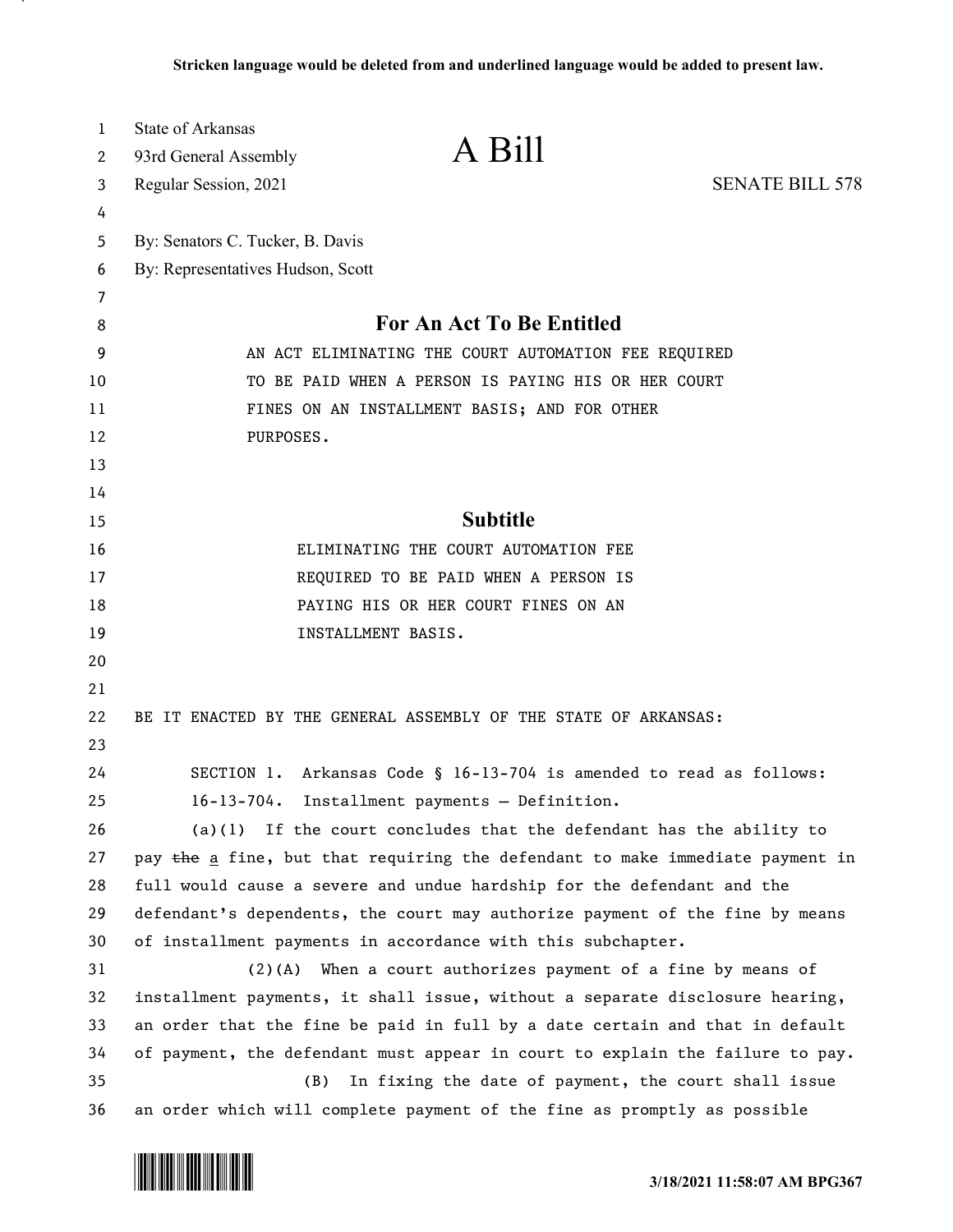without creating a severe and undue hardship for the defendant and the defendant's dependents. (3) When a person is authorized to pay a fine on an installment basis, any court cost assessed under § 9-15-202(d) or § 16-10-305(h) shall be collected from the initial installment payment first. (b)(1)(A) In addition to the fine and any other assessments authorized by this subchapter, an installment fee of five dollars (\$5.00) per month shall be assessed on each person who is authorized to pay a fine on an installment basis. (B) This fee shall be collected in full each month in which a defendant makes an installment payment. **Example 20 Constructs** (C) This fee shall accrue each month that a defendant does 13 not make an installment payment and the fine has not been paid in full. (2)(A)(i) One-half ( $\frac{1}{2}$ ) of the installment fee collected in circuit court shall be remitted by the tenth day of each month to the Administration of Justice Funds Section of the Office of Administrative Services of the Department of Finance and Administration, on a form provided 18 by that office, for deposit into the Judicial Fine Collection Enhancement Fund established by § 16-13-712. (ii) The other half of the installment fee shall be remitted by the tenth day of each month to the county treasurer to be deposited into a fund entitled the "circuit court automation fund" to be used 23 solely for circuit court-related technology. (B)(i) Expenditures from the circuit court automation fund shall be approved by the administrative circuit judge of each judicial circuit and shall be authorized and paid under the state laws governing the appropriation and payment of county expenditures. 28 (ii) Expenditures may be made for indirect expenses related to implementation of new court-related technology, including overtime pay, personnel or travel expenses, and technology-related supplies. (iii) Funds in each county in a judicial district may be pooled for expenditure pursuant to a circuit-wide technology plan approved by the administrative circuit judge.  $(3)$  (3)(A) One-half ( $\frac{1}{2}$ ) of the installment fee collected in district court shall be remitted by the tenth day of each month to the Administration of Justice Funds Section, on a form provided by that section, for deposit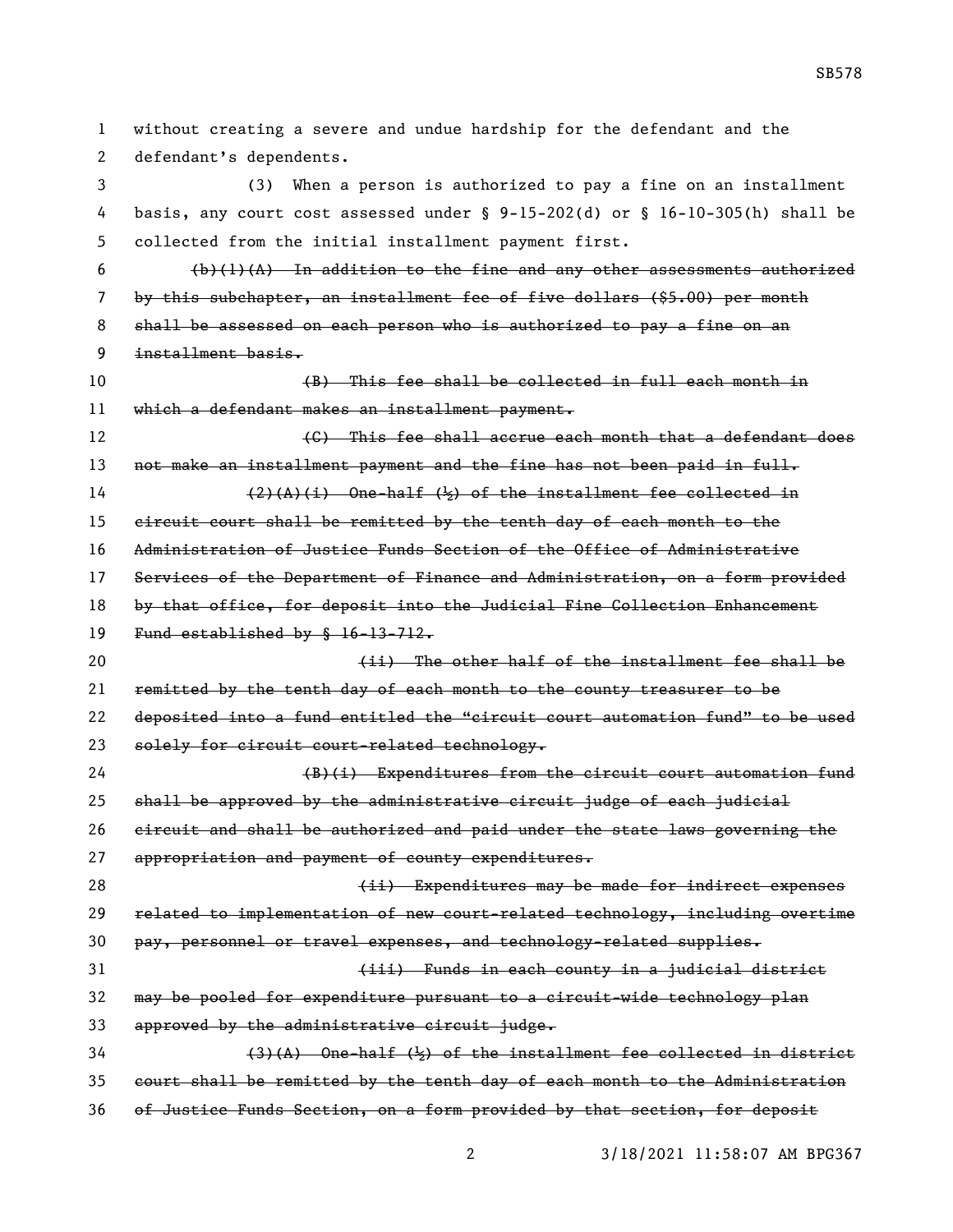into the Judicial Fine Collection Enhancement Fund established by § 16-13- (B) The other half of the installment fee collected in district court shall be remitted by the tenth day of each month to the city treasurer of the city in which the district court is located to be deposited into a fund entitled the "district court automation fund" to be used solely for district court-related technology. 8 (G) In any district court which is funded solely by the county, the other half of this fee shall be remitted by the tenth day of each 10 month to the county treasurer of the county in which the district court is located to be deposited into the district court automation fund to be used 12 solely for district court-related technology. (D)(i) Expenditures from the district court automation

14 fund shall be approved by a district judge and shall be authorized and paid under state laws governing the appropriation and payment of county or municipal expenditures by the governing body or, if applicable, governing 17 bodies, that contribute to the expenses of a district court. **(ii)** Expenditures may be made for indirect expenses related to implementation of new court-related technology, including overtime pay, personnel or travel expenses, and technology-related supplies. 21 (E)(i) In circuit court only, an installment fee of an additional five dollars (\$5.00) per month shall also be assessed on the first day of each month on each person who is ordered to pay a fine on an installment basis with the additional five dollars (\$5.00) to be remitted to

 the collecting official to be used to defray the cost of fine collection. (ii) In district court only, an installment fee of an additional five dollars (\$5.00) per month shall also be assessed on the

 first day of each month on each person who is ordered to pay a fine on an installment basis with the additional five dollars (\$5.00) to be remitted by the tenth day of each month to the Administration of Justice Funds Section on a form provided by that section for deposit into the State Administration of Justice Fund.

 $33 \left( e \right)$  Any

 $2 \frac{712}{7}$ 

 (b) A defendant who has been authorized by the court to pay a fine by installments shall be considered to have irrevocably appointed the clerk of the court as his or her agent upon whom all papers affecting his or her